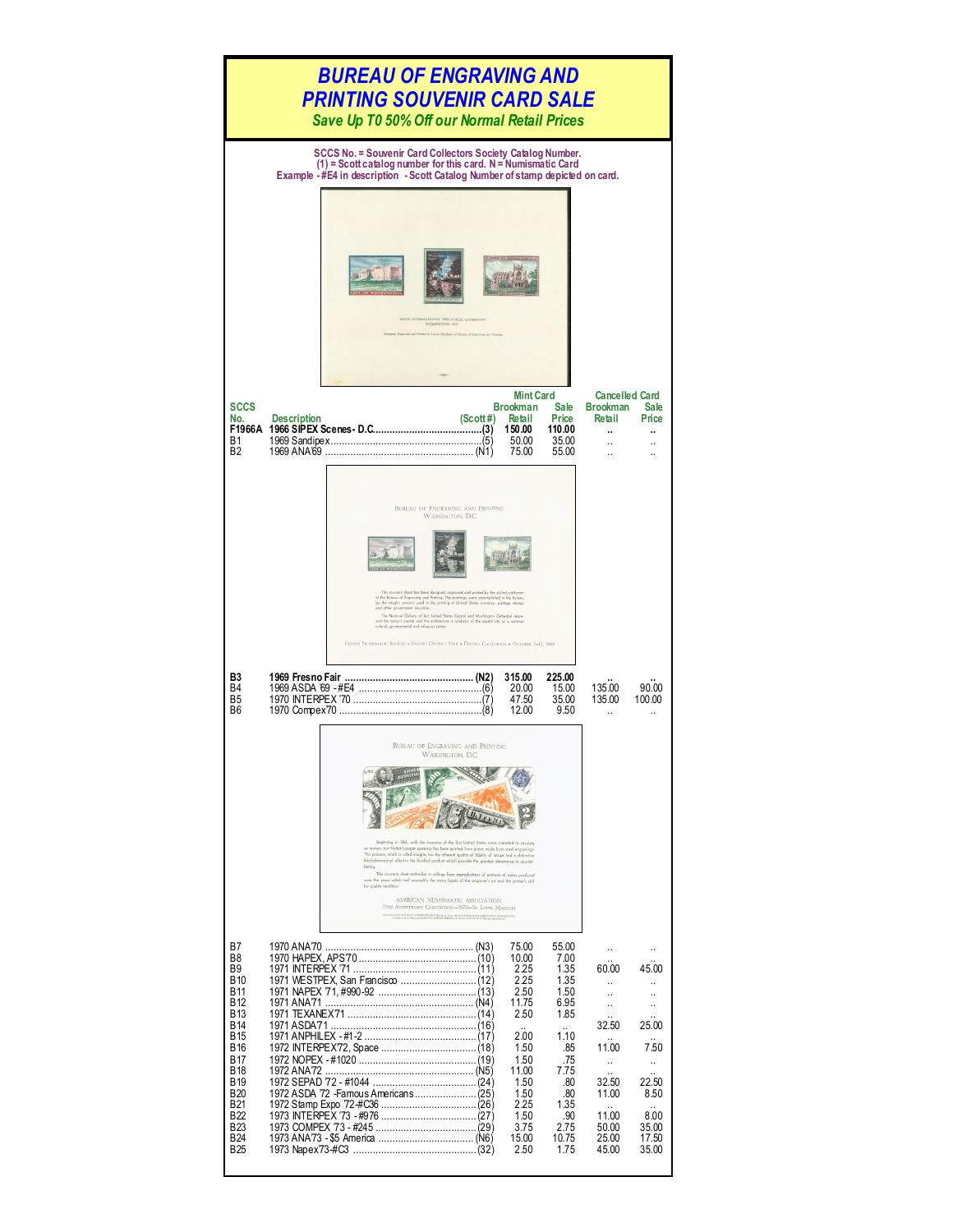## **PAGE 2**



|             |                                          |              | <b>Mint Card</b>     |                      | <b>Cancelled Card</b> |                               |
|-------------|------------------------------------------|--------------|----------------------|----------------------|-----------------------|-------------------------------|
| <b>SCCS</b> |                                          |              | <b>Brookman</b>      | <b>Sale</b>          | <b>Brookman</b>       | Sale                          |
| No.         | <b>Description</b>                       | $(Scott \#)$ | Retail               | Price                | Retail                | Price                         |
| <b>B26</b>  |                                          |              | 1.50                 | 1.00                 | 8.75                  | 5.75                          |
| <b>B27</b>  |                                          |              | 2.50                 | 1.65                 | 22.50                 | 16.75                         |
| <b>B28</b>  |                                          |              | 1.50                 | 1.15                 |                       |                               |
| <b>B29</b>  |                                          |              | 12.00                | 6.00                 | 35.00                 | 27.50                         |
| <b>B30</b>  |                                          |              | 6.00                 | 4.00                 | 22.50                 | 16.75                         |
| <b>B31</b>  |                                          |              | 22.50                | 13.50                |                       |                               |
| <b>B32</b>  |                                          |              | 13.00                | 8.75                 | 45.00                 | 25.00                         |
| <b>B33</b>  |                                          |              | 25.00                | 15.00                | 55.00                 | 40.00                         |
| <b>B34</b>  |                                          |              | 5.00                 | 2.50                 | 17.50                 | 12.75                         |
| <b>B35</b>  |                                          |              | 5.00                 | 3.50                 | 75.00                 | 39.50                         |
| <b>B36</b>  |                                          |              | 4.00                 | 3.00                 |                       |                               |
| <b>B37</b>  |                                          |              | 6.00                 | 3.25                 | $\ddotsc$<br>45.00    | $\ddot{\phantom{0}}$<br>35.00 |
| <b>B38</b>  |                                          |              | 14.50                | 9.75                 | 32.50                 | 24.75                         |
| <b>B39</b>  |                                          |              | 2.50                 | 1.65                 | 17.50                 | 13.50                         |
| <b>B40</b>  |                                          |              | 2.25                 | 1.65                 |                       |                               |
|             |                                          |              |                      |                      | 10.00                 | 7.50                          |
| <b>B41</b>  |                                          |              | 14.00                | 11.00                | 17.50                 | 13.00                         |
| <b>B42</b>  |                                          |              | 1.50                 | .90                  | 6.75                  | 4.25                          |
| <b>B43</b>  | 1977 ASDA77 #C45 block, Wright Bros (59) |              | 3.00                 | 2.25                 | 6.75                  | 5.25                          |
| <b>B44</b>  |                                          |              | 5.00                 | 2.75                 | $\ddot{\phantom{a}}$  | $\ddot{\phantom{a}}$          |
| <b>B45</b>  |                                          |              | 2.50                 | 1.40                 | $\ddot{\phantom{a}}$  | $\ddot{\phantom{a}}$          |
| <b>B46</b>  |                                          |              | 19.50                | 14.50                | $\ddot{\phantom{a}}$  |                               |
| <b>B47</b>  |                                          |              | 25.00                | 17.50                | 37.50                 | 22.50                         |
| <b>B48</b>  |                                          |              | 11.00                | 6.00                 | 33.50                 | 22.50                         |
| <b>B49</b>  |                                          |              | 6.25                 | 3.95                 |                       |                               |
| <b>B50</b>  |                                          |              | 13.50                | 8.50                 | 40.00                 | 31.50                         |
| <b>B51</b>  |                                          |              | 15.00                | 10.75                |                       |                               |
| <b>B52</b>  |                                          |              | 7.50                 | 5.75                 | 15.00                 | 8.50                          |
| <b>B53</b>  |                                          |              | 21.50                | 15.00                | 25.00                 | 16.50                         |
| <b>B54</b>  |                                          |              | 18.00                | 12.75                | 25.00                 | 16.75                         |
| <b>B55</b>  |                                          |              | 13.00                | 8.75                 | 27.50                 | 21.50                         |
| <b>B56</b>  |                                          |              | 13.50                | 9.75                 | 22.50                 | 13.75                         |
| <b>B57</b>  |                                          |              | 12.50                | 8.95                 | 22.50                 | 14.75                         |
| <b>B58</b>  |                                          |              | a.                   | $\ddot{\phantom{a}}$ | 40.00                 | 22.50                         |
| <b>B59</b>  |                                          |              | $\mathbf{a}$         | $\ddot{\phantom{a}}$ | 25.00                 | 14.75                         |
| <b>B60</b>  |                                          |              | $\ddot{\phantom{a}}$ |                      | 30.00                 | 21.95                         |
| <b>B61</b>  |                                          |              | 19.50                | 14.50                | 18.50                 | 13.50                         |
| <b>B62</b>  |                                          |              | 12.00                | 9.50                 | 15.00                 | 10.95                         |
| <b>B63</b>  |                                          |              | $\mathbf{a}$         | $\ddot{\phantom{a}}$ | 22.50                 | 15.75                         |
| <b>B64</b>  |                                          |              |                      |                      | 25.00                 | 18.75                         |
|             |                                          |              | $\ddot{\phantom{a}}$ | $\ddot{\phantom{a}}$ |                       |                               |
|             |                                          |              |                      |                      |                       |                               |
|             |                                          |              |                      |                      |                       |                               |
|             |                                          |              |                      |                      |                       |                               |
|             |                                          |              |                      |                      |                       |                               |



| <b>B65</b> |       | 265.00                 | $\mathbf{u}$ | $\sim$ |
|------------|-------|------------------------|--------------|--------|
| <b>B66</b> | 16.50 | 12.00                  | 20.00        | 14.00  |
| <b>B67</b> |       | and the control        | 20.00        | 15.75  |
| <b>B68</b> |       | and the control        | 30.00        | 22.50  |
| <b>B69</b> |       |                        | 25.00        | 16.50  |
| <b>B73</b> |       | and the control of the | 27.50        | 19.50  |
| <b>B75</b> |       | <b>Service State</b>   | 13.00        | 10.00  |
| <b>B76</b> |       | <b>Carl Committee</b>  | 22.50        | 17.50  |
| <b>B77</b> |       | and the state          | 25.00        | 18.50  |
|            |       |                        |              |        |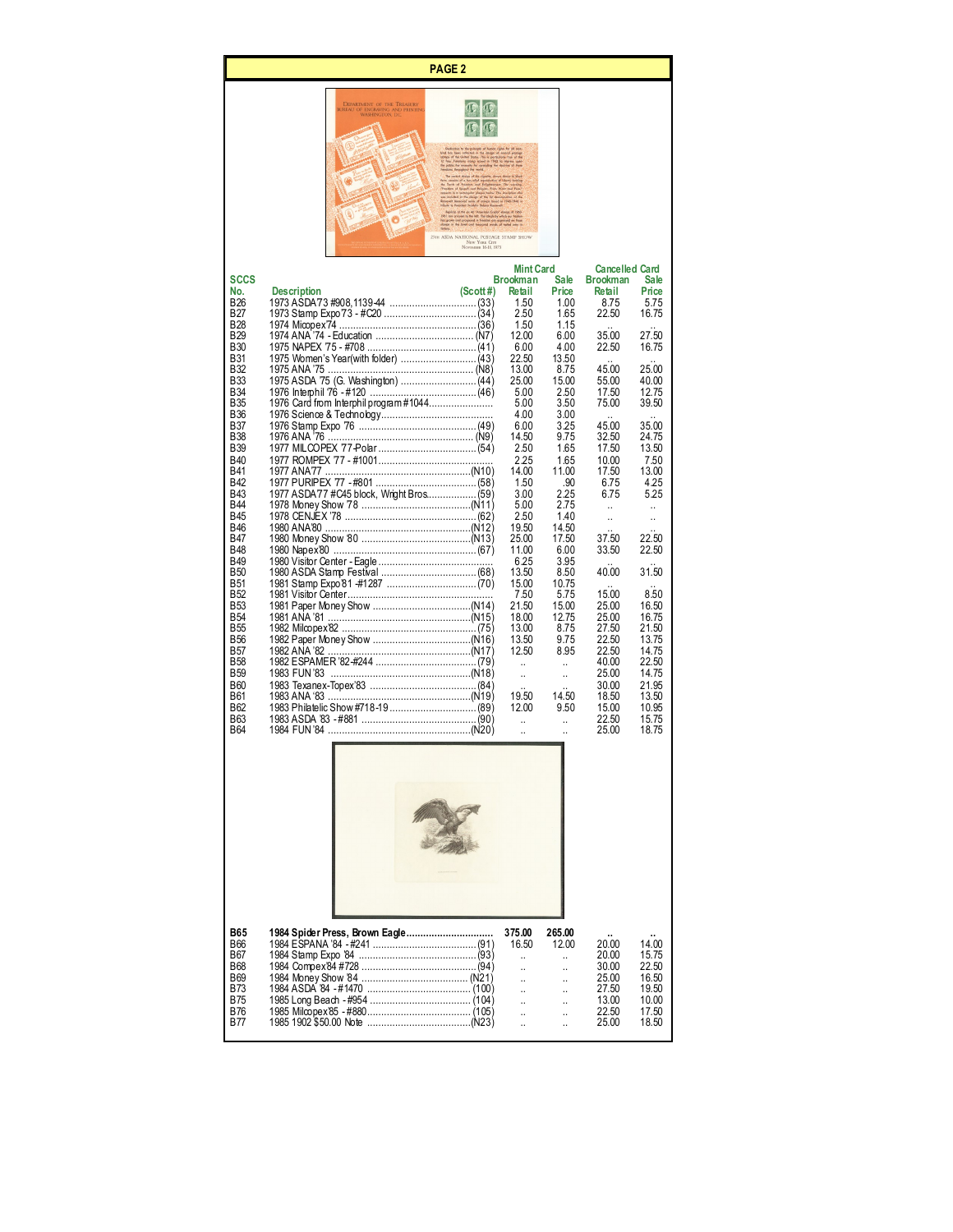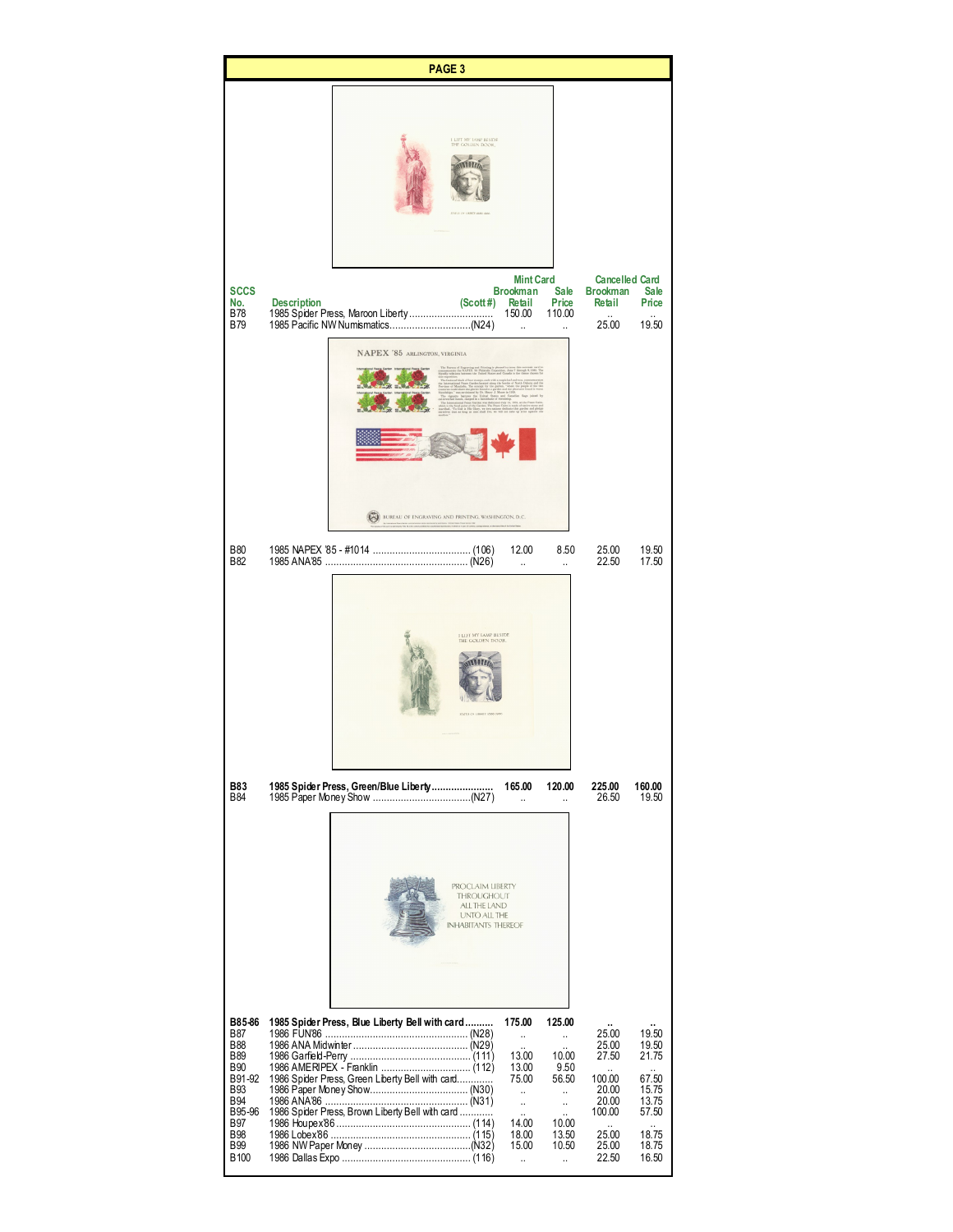| PAGE 4                               |                                             |           |                                              |                               |                           |                      |  |
|--------------------------------------|---------------------------------------------|-----------|----------------------------------------------|-------------------------------|---------------------------|----------------------|--|
|                                      |                                             |           | <b>Mint Card</b>                             |                               | <b>Cancelled Card</b>     |                      |  |
| <b>SCCS</b><br>No.                   | <b>Description</b>                          | (Scott #) | <b>Brookman</b><br>Retail                    | Sale<br>Price                 | <b>Brookman</b><br>Retail | Sale<br>Price        |  |
| B <sub>101</sub>                     |                                             |           | 45.00                                        | 27.95                         | 75.00                     | 55.00                |  |
| B101D<br>B101E                       |                                             |           | $\ddot{\phantom{a}}$<br>$\ddot{\phantom{a}}$ | $\ddot{\phantom{a}}$<br>.,    | 115.00<br>115.00          | 65.00<br>65.00       |  |
| B <sub>102</sub>                     |                                             |           | $\ddot{\phantom{a}}$                         | $\ddot{\phantom{a}}$          | 20.00                     | 15.75                |  |
| B <sub>103</sub><br><b>B105</b>      |                                             |           | $\ddot{\phantom{a}}$                         | $\ddot{\phantom{a}}$          | 22.50<br>20.00            | 16.50<br>11.75       |  |
| <b>B106</b>                          |                                             |           | Ω,                                           | .,                            | 20.00                     | 14.75                |  |
| <b>B108</b><br>B110                  |                                             |           | 13.50                                        | 10.00                         | 20.00<br>25.00            | 14.75<br>18.50       |  |
| <b>B111</b>                          |                                             |           |                                              |                               | 32.50                     | 25.00                |  |
| B <sub>112</sub>                     |                                             |           | 15.00                                        | 11.00                         | 20.00                     | 16.00                |  |
| <b>B114</b><br><b>B115</b>           |                                             |           | 17.50                                        | 12.75                         | 20.00<br>22.50            | 15.00<br>15.75       |  |
| B116                                 |                                             |           |                                              |                               | 22.50                     | 15.00                |  |
| <b>B118</b><br><b>B119</b>           |                                             |           | 12.00                                        | 8.75                          | 22.50<br>15.00            | 16.75<br>11.75       |  |
| B <sub>120</sub>                     |                                             |           | 13.50                                        | 8.00                          | 25.00                     | 18.75                |  |
| B <sub>121</sub><br>B <sub>122</sub> |                                             |           | $\ddot{\phantom{a}}$                         | Ω,<br>Ω,                      | 22.50<br>85.00            | 17.50<br>57.50       |  |
| B <sub>124</sub>                     |                                             |           |                                              |                               | 30.00                     | 22.75                |  |
| <b>B125</b><br>B <sub>126</sub>      |                                             |           | 21.50<br>17.50                               | 16.50<br>12.50                | 27.50<br>20.00            | 20.75<br>13.75       |  |
| <b>B127</b>                          | 1989 Paper Money Show, Intaglio             |           | 50.00                                        | 37.50                         | 80.00                     | 55.00                |  |
| B <sub>129</sub><br><b>B130</b>      |                                             |           | 18.00                                        | 13.50                         | 25.00<br>80.00            | 18.75<br>50.00       |  |
| <b>B132</b>                          |                                             |           | 12.00                                        | 8.50                          | 20.00                     | 15.75                |  |
| <b>B133</b><br><b>B134</b>           | 1990 FUN, Brown Eagle & Ships               |           | 19.00<br>45.00                               | 13.50<br>31.50                | 18.00                     | 13.50                |  |
| <b>B135</b>                          |                                             |           |                                              |                               | 18.00                     | 13.50                |  |
| <b>B136</b><br><b>B138</b>           |                                             |           | 16.50<br>12.00                               | 11.75                         | 18.00<br>20.00            | 13.50                |  |
| <b>B139</b>                          |                                             |           | $\ddot{\phantom{a}}$                         | 8.50<br>$\ddot{\phantom{a}}$  | 18.00                     | 14.75<br>14.00       |  |
| B <sub>140</sub>                     |                                             |           |                                              |                               | 23.50                     | 17.50                |  |
| B <sub>142</sub><br>B <sub>143</sub> |                                             |           | 12.00<br>21.00                               | 9.00<br>15.00                 | 20.00<br>18.50            | 14.75<br>14.00       |  |
| B <sub>144</sub>                     |                                             |           | 21.50                                        | 16.50                         | 27.50                     | 19.50                |  |
| B <sub>146</sub><br><b>B148</b>      | 1991 FUN, Green Freedom & Capitol           |           | 39.50<br>$\ddot{\phantom{a}}$                | 24.50<br>$\ddot{\phantom{1}}$ | 25.00                     | 17.50                |  |
| B <sub>149</sub>                     |                                             |           |                                              |                               | 40.00                     | 23.75                |  |
| B <sub>151</sub><br>B <sub>152</sub> |                                             |           | 13.50<br>50.00                               | 8.50<br>39.50                 | 22.50                     | 16.50                |  |
| <b>B153</b>                          |                                             |           |                                              |                               | 17.50                     | 12.75                |  |
| <b>B154</b><br><b>B156</b>           | 1992 FUN, Blue Columbus Voyage              |           | 45.00<br>12.00                               | 29.50<br>8.95                 | 75.00                     | 49.50                |  |
| <b>B158</b>                          |                                             |           | u.                                           | Ω,                            | 18.50                     | 10.00                |  |
| <b>B159</b><br>B <sub>160</sub>      |                                             |           | 45.00                                        | 32.50                         | 25.00<br>75.00            | 17.75<br>47.50       |  |
| B <sub>161</sub>                     |                                             |           |                                              |                               | 20.00                     | 13.50                |  |
| B <sub>163</sub>                     |                                             |           | 40.00<br>13.50                               | 22.75                         | u.                        | $\ddot{\phantom{a}}$ |  |
| B <sub>164</sub><br>B <sub>165</sub> |                                             |           | $\ddot{\phantom{a}}$                         | 9.50<br>$\ddot{\phantom{a}}$  | 25.00                     | 15.00                |  |
| B <sub>167</sub>                     |                                             |           | ä.                                           | $\ddot{\phantom{a}}$          | 25.00                     | 16.50                |  |
| <b>B168</b><br><b>B169</b>           |                                             |           | Ω,                                           | ä,                            | 20.00<br>20.00            | 11.00<br>11.75       |  |
| B <sub>170</sub>                     |                                             |           | Ω,                                           | Ω,                            | 25.00                     | 15.75                |  |
| B <sub>171</sub><br>B <sub>173</sub> |                                             |           | 22.50                                        | 17.50                         | 25.00<br>25.00            | 15.75<br>17.75       |  |
| B <sub>176</sub>                     | 1993 Omaha Philatelic #QE4,JQ5+ (138)       |           | 16.00                                        | 12.00                         | 22.50                     | 16.75                |  |
| B <sub>178</sub><br>B <sub>179</sub> |                                             |           | Ω.                                           |                               | 20.00<br>18.00            | 12.50<br>11.75       |  |
| B <sub>181</sub>                     |                                             |           | 12.00                                        | 8.75                          | 20.00                     | 15.00                |  |
| B <sub>182</sub><br>B <sub>183</sub> |                                             |           | ä,                                           | ä,                            | 25.00<br>50.00            | 17.75<br>39.50       |  |
| B184                                 |                                             |           | <br>$\ddot{\phantom{a}}$                     | <br>$\ddot{\phantom{a}}$      | 25.00                     | 16.50                |  |
|                                      | ☆ BUREAU OF ENGRAVING AND PRINTING ☆        |           |                                              |                               |                           |                      |  |
|                                      | 18.94                                       |           |                                              |                               |                           |                      |  |
|                                      |                                             |           |                                              |                               |                           |                      |  |
|                                      |                                             |           |                                              |                               |                           |                      |  |
|                                      |                                             |           |                                              |                               |                           |                      |  |
|                                      |                                             |           |                                              |                               |                           |                      |  |
|                                      | CENTENNIAL OF U.S. POSTAGE STAMP PRODUCTION |           |                                              |                               |                           |                      |  |
|                                      |                                             |           |                                              |                               |                           |                      |  |
| B186<br><b>B190</b>                  |                                             |           | 145.00<br>13.50                              | 100.00<br>8.50                | 18.00                     | 14.50                |  |